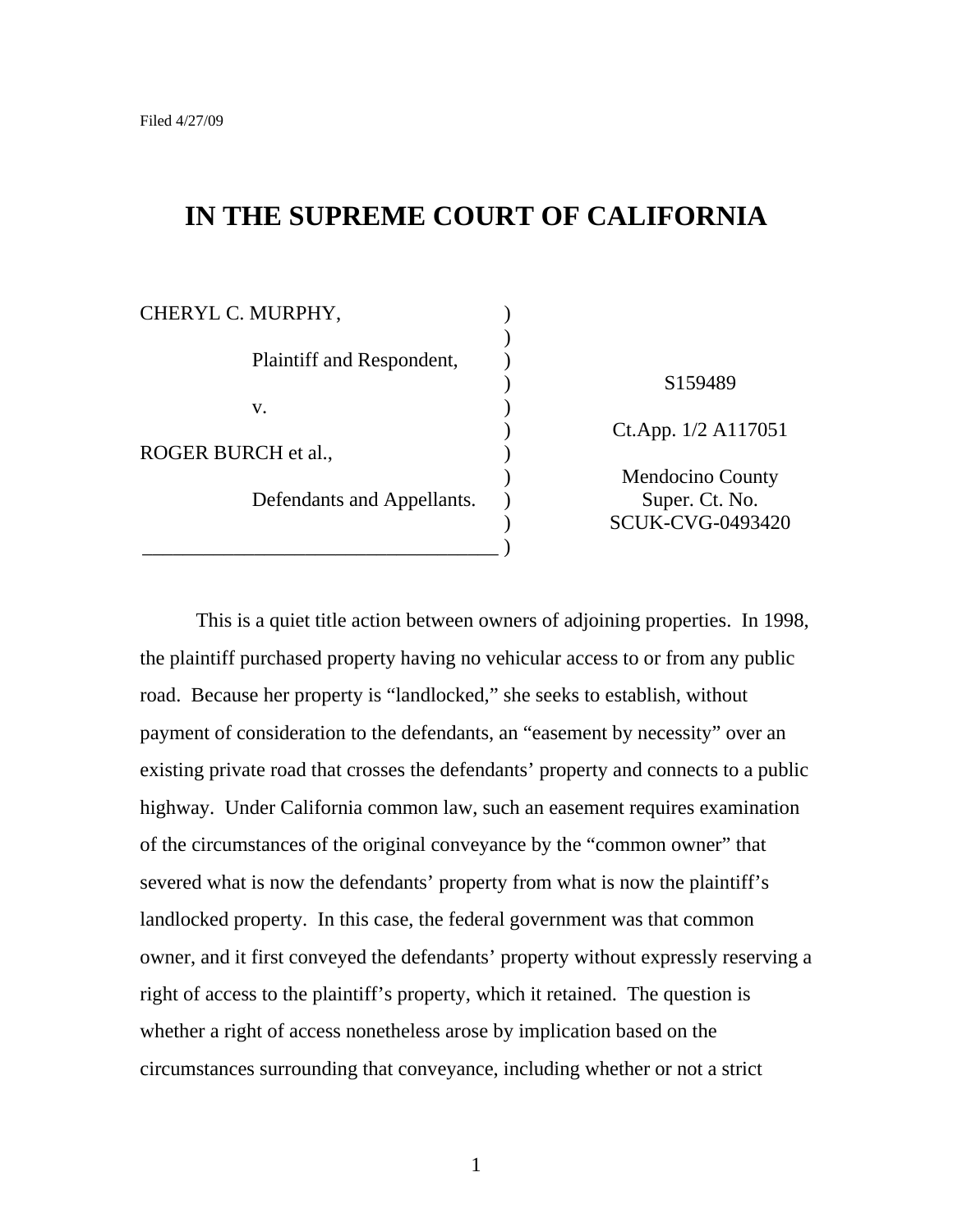necessity for access resulted and the inferences reasonably drawn regarding the parties' intent.

Given the distinctive nature and history of federal land grants and the government's power of eminent domain, we hold that extreme caution must be exercised in determining whether an access easement arises by implication when common ownership is traced back to a federal grant made without an express reservation for access. We conclude, based on the stipulated facts presented at trial, that the circumstances here fail to support an easement by necessity. We affirm the judgment of the Court of Appeal.

## **FACTUAL AND PROCEDURAL BACKGROUND**

The parties to this matter are plaintiff Cheryl C. Murphy, Trustee of the Murphy Children Education Trust dated June 11, 1998, and defendants Roger Burch and Michele Burch, Trustees of the RMB Revocable Family Trust dated February 5, 1999.

In their respective capacities as trustees, Murphy and the Burches are owners of certain adjoining real property in Mendocino County. The "Murphy property" consists of four parcels located east of the "Burch property," which consists of two parcels. The only public road that has ever existed in the vicinity of the Murphy and Burch properties is California State Highway 162 (Highway 162), which is located to the south and runs in a generally east-west direction without intersecting either property. The sole means of vehicle access between Highway 162 and the Murphy property is a private road (the Access Road) that extends north from the highway and crosses over the Burch property and other privately owned land before entering the four parcels of the Murphy property.

As relevant here, Murphy filed this action seeking to quiet title to an easement along the portion of the Access Road located on the Burch Property. The Burches also seek to quiet title and to permanently enjoin use of the Access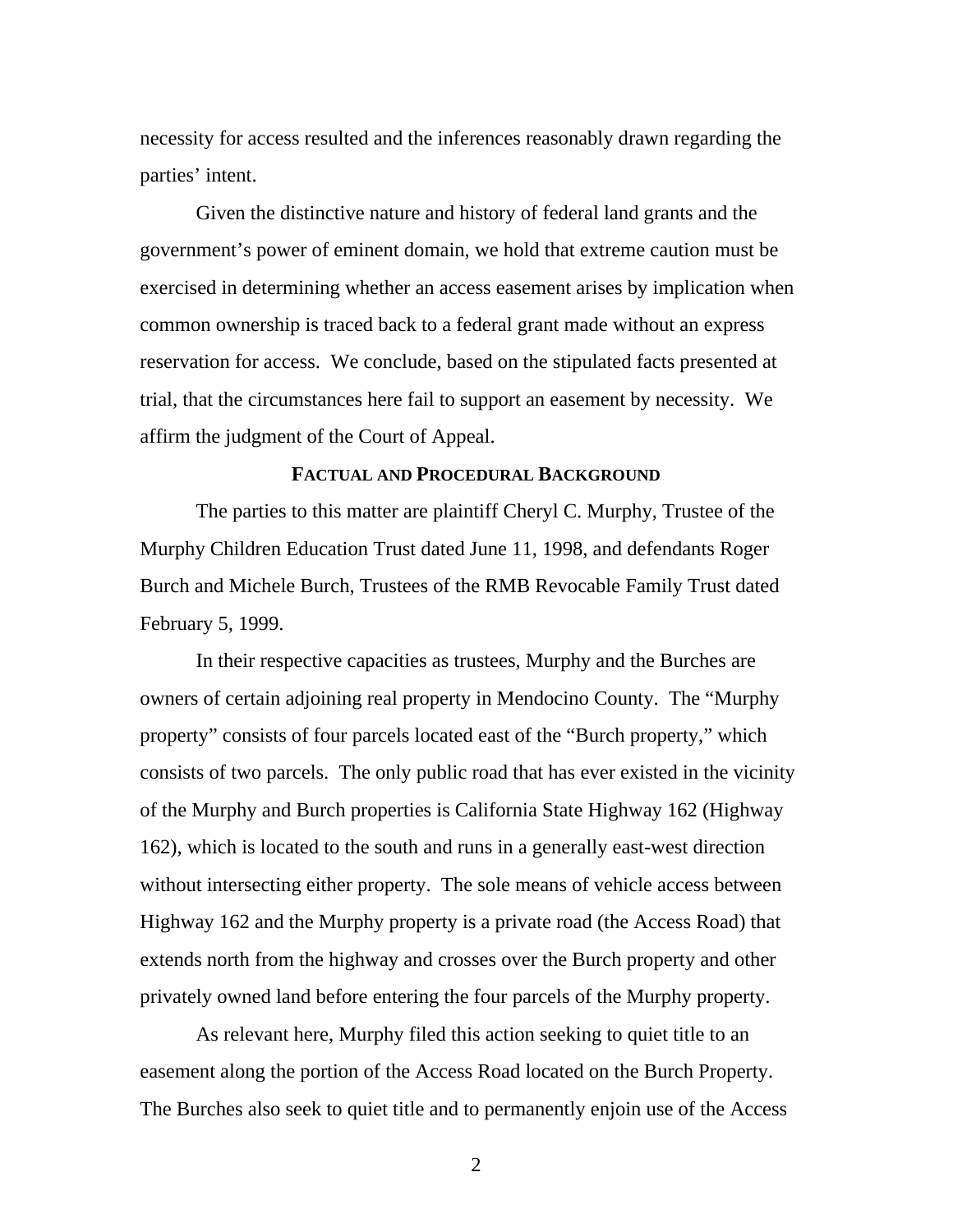Road by Murphy and any successors. The parties submitted this matter to a bench trial upon the following agreed statement of facts.

Prior to 1876, the federal government owned all of the properties at issue in this case. Over the course of time between 1876 and 1929, it deeded the parcels now making up the Burch property, by patent, to various private owners.**1** The federal government conveyed these parcels without expressly reserving an easement over the Access Road to Highway 162 for the benefit of the parcels it retained, including the adjoining parcels to the east.

On December 28, 1932, the federal government conveyed to John Bridges, also by patent, the four landlocked parcels now constituting the Murphy property. The conveyances to Bridges did not include any express grant of an easement over the Access Road to Highway 162 for the benefit of the conveyed property. In 1998, Murphy purchased these parcels from Bridges's successors in interest.

As indicated, the Access Road provides the only roadway access between the Murphy property and Highway 162. Consequently, without an easement over the Access Road across the Burch property, the Murphy property has no vehicular access to or from any public road. At the bench trial, the parties agreed that Murphy has no right to cross the Burch property by virtue of a prescriptive easement, but contested whether Murphy is entitled to an easement by necessity. The trial court resolved the matter in Murphy's favor, and entered judgment accordingly. The Burches appealed, and the Court of Appeal reversed.

 $\overline{a}$ 

**<sup>1</sup>** As used herein, a patent refers to a government grant that confers on an individual fee simple title to public lands, or the official document of such a grant. (See *Kellogg v. Garcia* (2002) 102 Cal.App.4th 796, 800, fn. 1 (*Kellogg*).)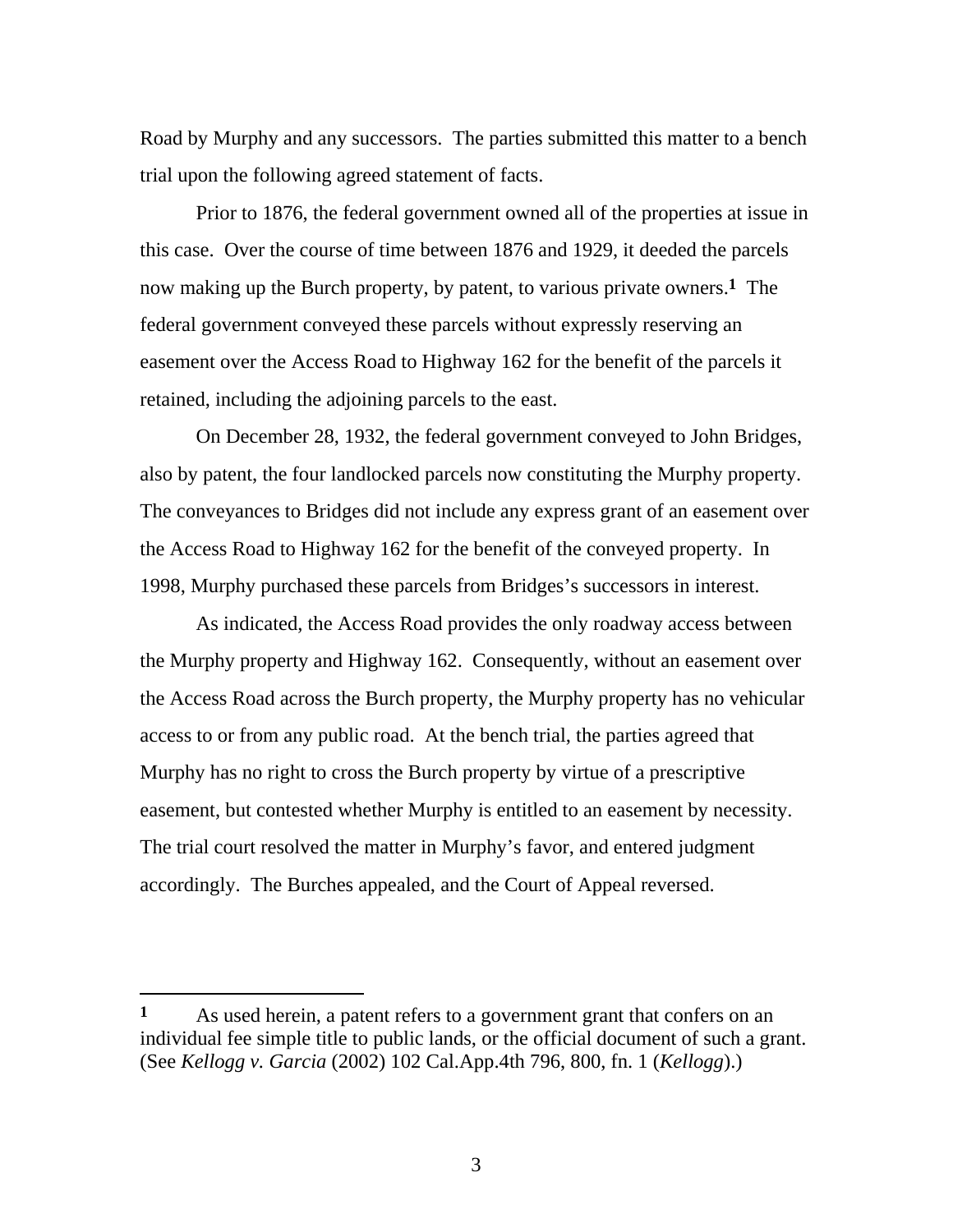## **DISCUSSION**

The central issue is whether the federal patent conveyances to Murphy's predecessors in interest and to the Burches' predecessors in interest included a an easement by necessity over the Burch property for the benefit of the Murphy property.

Generally, an easement by necessity arises from an implied grant or implied reservation in certain circumstances when a property owner (the grantor) conveys to another (the grantee) one out of two or more adjoining parcels of the grantor's property. When there is no express provision for access, and the parcel conveyed is either landlocked entirely by the parcels retained by the grantor or landlocked partly by the grantor's retained land and partly by the land of others, the grantee may claim an implied *grant* of a right-of-way of necessity over the land retained by the grantor. (See generally 6 Miller & Starr, Cal. Real Estate (3d ed. 2006) § 15:27, p. 15-104 (6 Miller & Starr).) Conversely, when the grantor conveys adjoining property without an express agreement for access to a retained parcel left landlocked, the grantor may seek an implied *reservation* of a right-of-way of necessity over the conveyed property for the retained parcel's benefit. (6 Miller & Starr, *supra*, § 15:27, p. 15-107.) In both situations, the landlocked parcel benefitted by the implied right-of-way is called the dominant tenement or dominant estate, while the burdened property is referred to as the servient tenement or servient estate. Remote grantees in the chain of title may assert the easement long after its creation by the original common grantor, and despite the failure of a prior grantee to exercise the right. (*Lichty v. Sickels* (1983) 149 Cal.App.3d 696, 700-701; see *Kripp v. Curtis* (1886) 71 Cal. 62, 65 [an easement by necessity "pass[es] as appurtenant to the estate when sold"].)

Easements by necessity originated in the common law and are " 'the result of the application of the presumption that whenever a party conveys property, he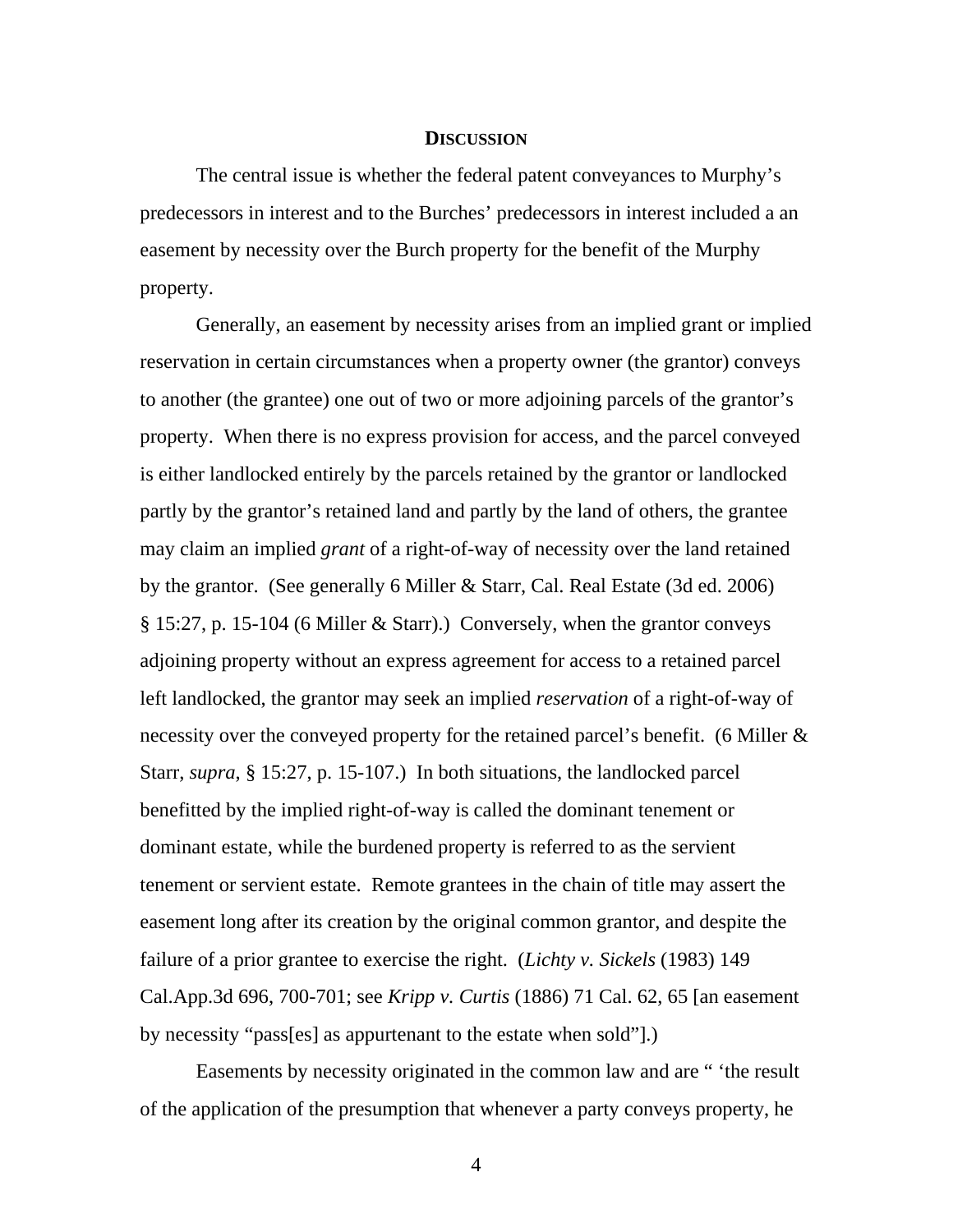conveys whatever is necessary for the beneficial use of that property and retains whatever is necessary for the beneficial use of land he still possesses.' " (*Daywalt v. Walker* (1963) 217 Cal.App.2d 669, 672-673.) The rationale driving this presumption is that "the demands of our society prevent any man-made efforts to hold land in perpetual idleness as would result if it were cut off from all access by being completely surrounded by lands privately owned." (*Roemer v. Pappas* (1988) 203 Cal.App.3d 201, 205.) Hence, easements by necessity are grounded in the public policy that property should not be rendered unfit for occupancy or successful cultivation because access to the property is lacking. (*Daywalt v. Walker*, *supra*, 217 Cal.App.2d at p. 672.)

In California, the easement arises by implication based on the inferred intent of the parties to the property conveyance, as determined from the terms of the relevant instrument and the circumstances surrounding the transaction. (*Daywalt v. Walker*, *supra*, 217 Cal.App.2d at p. 673; *County of Los Angeles v. Bartlett* (1962) 203 Cal.App.2d 523, 529.) Two circumstances are indispensable to the implication and must be shown: (1) a strict necessity for the claimed rightof-way, as when the claimant's property is landlocked; and (2) the dominant and servient tenements were under common ownership at the time of the conveyance giving rise to the necessity. (*Reese v. Borghi* (1963) 216 Cal.App.2d 324, 332-333 [and cases cited]; see *Kellogg*, *supra*, 102 Cal.App.4th at p. 803; *Daywalt v. Walker*, *supra*, 217 Cal.App.2d at p. 672.) The implication will not be made, however, where it is shown to be contrary to the parties' intentions. (*Daywalt v. Walker*, *supra*, 217 Cal.App.2d at p. 674; *County of Los Angeles v. Bartlett*, *supra*, 203 Cal.App.2d at p. 529.)

To satisfy the strict-necessity requirement, the party claiming the easement must demonstrate it is strictly necessary for access to the alleged dominant tenement. (*Kripp v. Curtis*, *supra*, 71 Cal. at p. 65.) No easement will be implied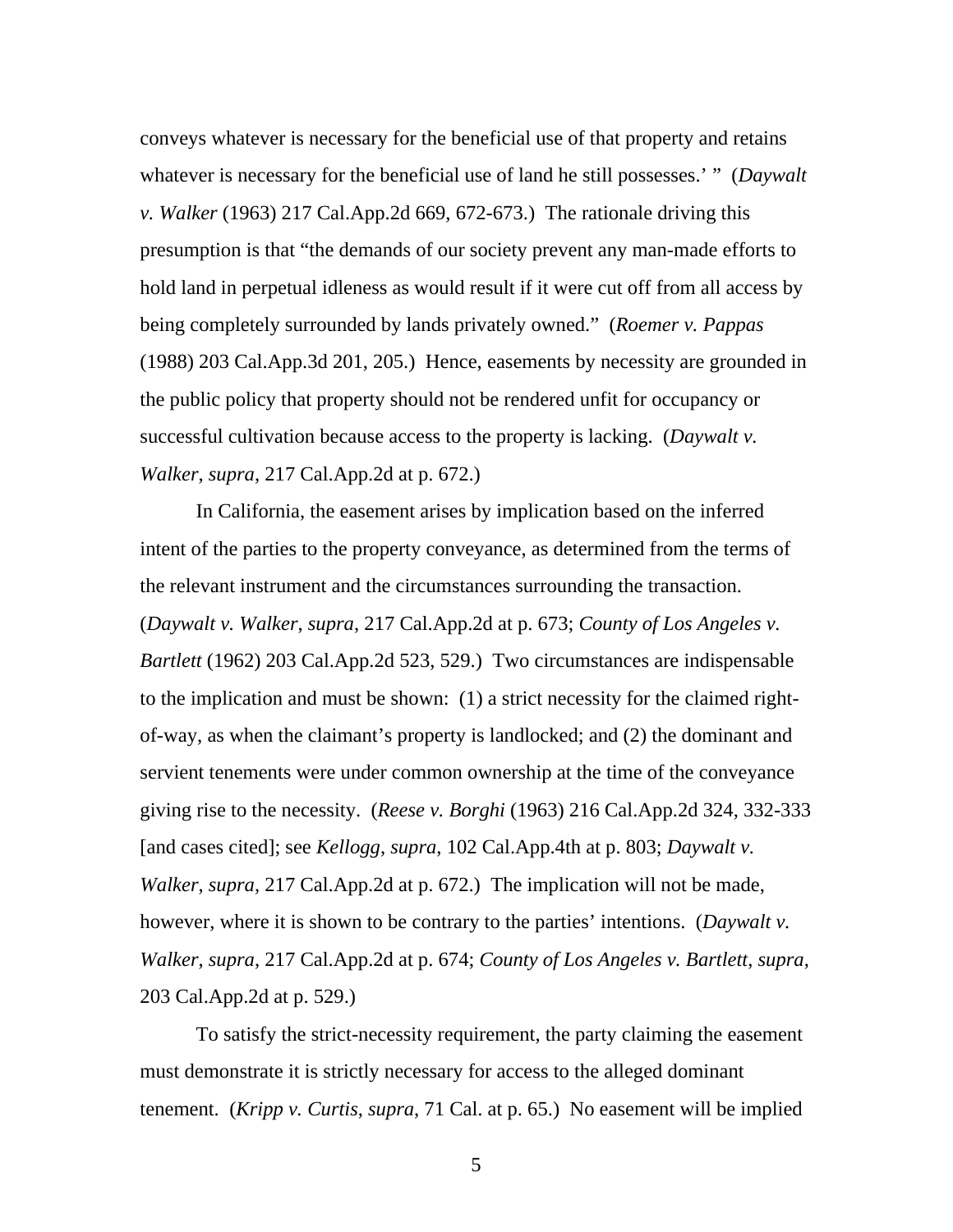where there is another possible means of access, even if that access is shown to be inconvenient, difficult, or costly. (See *ibid*.) Moreover, such an easement continues only as long as the need for it exists. (*Ibid*.; *Lichty v. Sickels*, *supra*, 149 Cal.App.3d at p. 699; see generally 28 Cal.Jur.3d (2004) Easements and Licenses, § 70, pp. 221-222.) Thus, if adequate alternative access becomes available, the easement terminates because it no longer serves to promote the underlying public policy considerations. (See generally Bruce  $\&$  Ely, The Law of Easements and Licenses in Land (2008) Creation of Easements by Implication, § 4:12, p. 4-41.)

To meet the common-ownership requirement, the party seeking the easement must establish that the lands composing the alleged dominant and servient estates were once under common ownership and that a conveyance by the common owner gave rise to the necessity for a right-of-way. In the absence of common ownership, an easement by necessity will not be implied based solely on a showing of necessity. (*Daywalt v. Walker*, *supra*, 217 Cal.App.2d at p. 673, relying on *County of Los Angeles v. Bartlett*, *supra*, 203 Cal.App.2d at p. 529.)

Decisions stress the significance of strict necessity and common ownership as circumstances from which the intent of the parties may be inferred. As one case explained, " '[a]n implication of the grant of a way of necessity may arise from the transaction, but the necessity does not of itself create a right of way, though it may be evidence of the grantor's intention to convey one and raise an implication of a grant.' " (*County of Los Angeles v. Bartlett*, *supra*, 203 Cal.App.2d at p. 530.) Another decision similarly concluded: "[t]he fact that there is no way to the land sold except over the remaining land of the grantor, or that the remaining land of the grantor is not accessible except over the land granted by him, is only a circumstance resorted to for the purpose of ascertaining the intention of the parties to the grant or reservation of a way . . . ." (*United States v. Rindge* (S.D.Cal. 1913) 208 F. 611, 620.) As these authorities recognize, the common law doctrine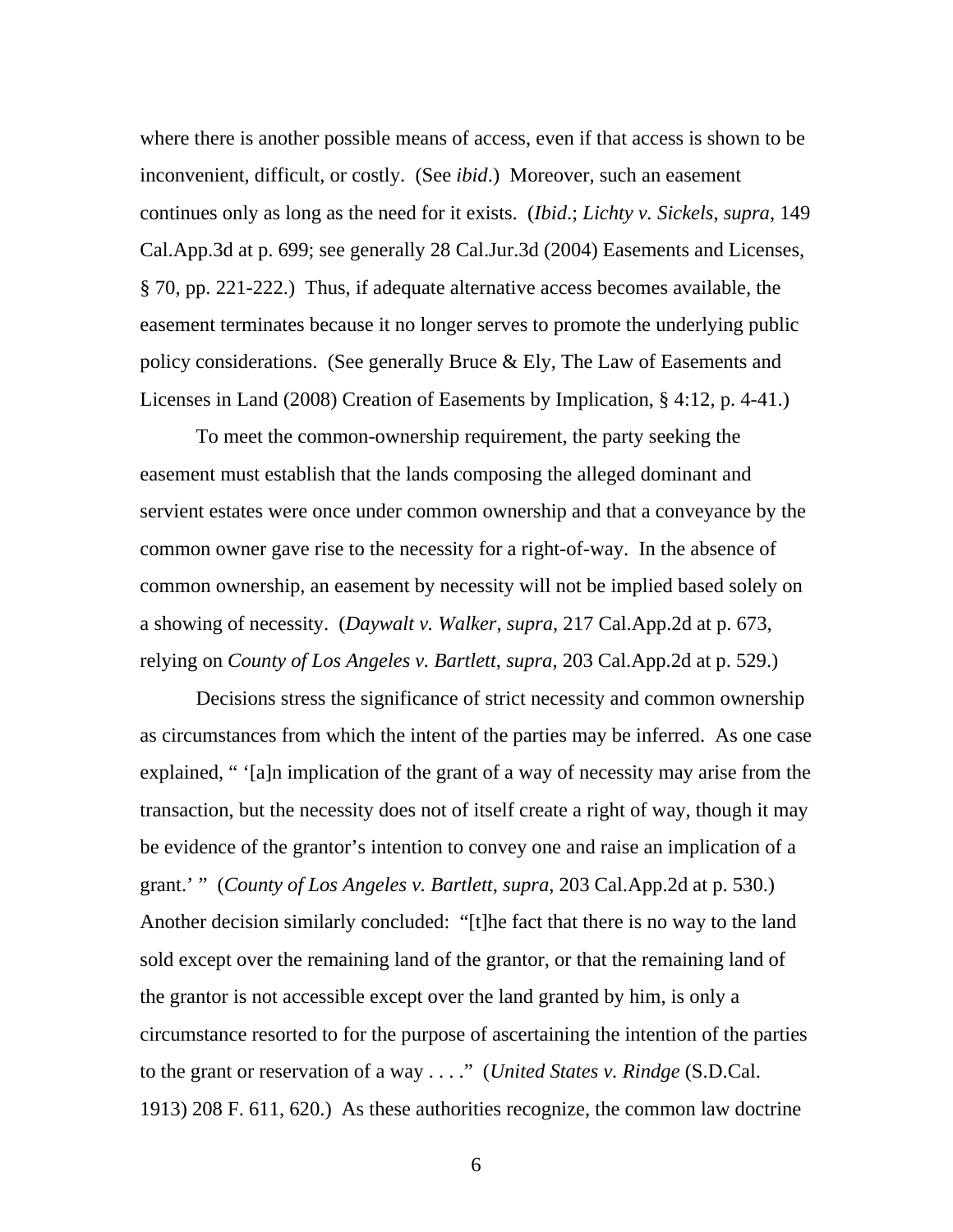does not exist to ensure a right of access to any and all landlocked property; rather, the doctrine is properly applied only when the circumstances establish that an access easement was intended at the time of the common owner's conveyance.

When federal or state land patents are at issue, strict necessity and common ownership remain requirements of an easement by necessity. In contrast to private party conveyances, however, conveyances involving a sovereign as the common owner typically do not give rise to implied *reservations* of easements or other property interests in conveyed land. (E.g., *Leo Sheep Co. v. United States* (1979) 440 U.S. 668, 679-681 (*Leo Sheep*) [easement by necessity]; *Hash v. United States* (Fed. Cir. 2005) 403 F.3d 1308, 1313-1318 [fee interest in land underlying abandoned railroad easements]; *State v. Black Bros.* (Tex. 1927) 297 S.W. 213, 217-218 [way of necessity].)**2** Courts have come to this result based on various considerations.

First, all patents, particularly those of federal origin, play a significant role in establishing title to property: " 'A patent to land, issued by the United States under authority of law, is the highest evidence of title, something upon which the holder can rely for peace and security in his possession.' " (*Brown v. Northern Hills Regional Railroad Authority* (S.D. 2007) 732 N.W.2d 732, 739.) Mindful of this circumstance, a number of courts express reluctance to interfere with the certainty and predictability of land titles conferred by a sovereign without any express reservation of rights. (E.g., *Leo Sheep*, *supra*, 440 U.S. at pp. 687-688;

 $\overline{a}$ 

<sup>&</sup>lt;sup>2</sup> But several authorities have held, assumed, or recognized that conveyances by a sovereign may give rise to a sovereign's implied *grant* of an easement over the land it retains, for the benefit of the property it conveys. (E.g., *Kellogg*, *supra*, 102 Cal.App.4th 796; *Moores v. Walsh* (1995) 38 Cal.App.4th 1046; accord, *Kinscherff v. United States* (10th Cir. 1978) 586 F.2d 159.)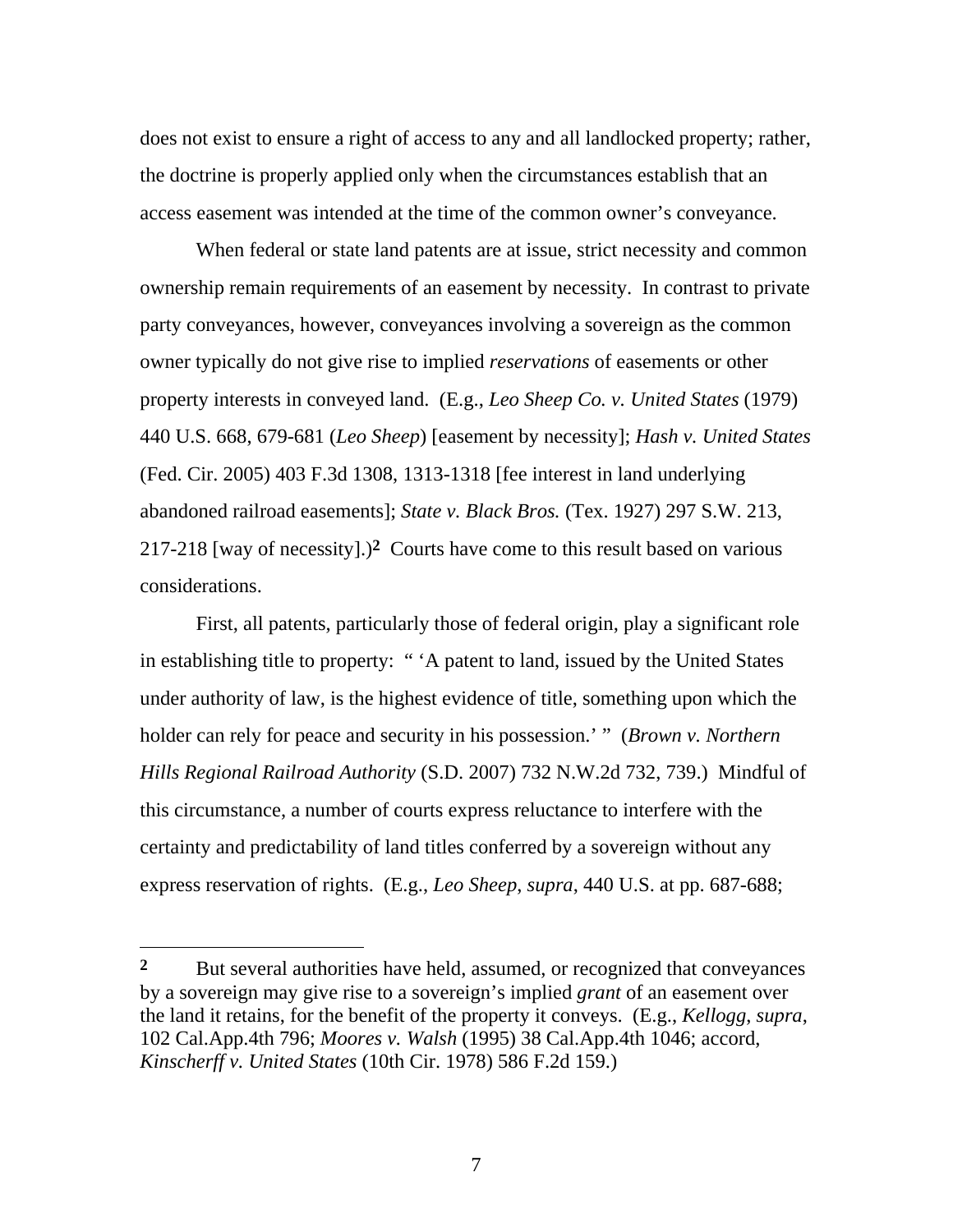*Brown v. Northern Hills Regional Railroad Authority*, *supra*, 732 N.W.2d at pp. 739-740; *Granite Beach Holdings v. State of Washington* (Wn.Ct.App. 2000) 11 P.3d 847, 854-855 (*Granite Beach Holdings*); *State v. Black Bros.*, *supra*, 297 S.W. at p. 218; *United States v. Rindge*, *supra*, 208 F. at p. 619 [dictum].)

Second, the federal government owned most all of the land at one time. Observing that generations of federal patents have issued with no express reservation of rights, some courts warn that the common-ownership requirement would be meaningless unless stronger showings are required for implying an easement by necessity in cases tracing back to patents. (E.g., *State v. Black Bros.*, *supra*, 297 S.W. at p. 218; see also *Granite Beach Holdings*, *supra*, 11 P.3d at pp. 854-855.)

Finally, some courts recognize that strict necessity does not exist in the case of the sovereign as in the case of the private landowner, because the sovereign can exercise the power of eminent domain to obtain any and all reasonable rights-ofway. (E.g., *Leo Sheep*, *supra*, 440 U.S. at pp. 679-680; *State v. Black Bros.*, *supra*, 297 S.W. at pp. 218-219; see also *Moores v. Walsh*, *supra*, 38 Cal.App.4th 1046, 1049-1050, fn. 1, 1051 [assuming an easement by necessity could be found if traced to common ownership by the federal government, any such easement was extinguished when state grantee could exercise its power of eminent domain].)

The United States Supreme Court adverted to at least two of these considerations in *Leo Sheep*, *supra*, 440 U.S. 668. In that case, the federal government had made a land grant to a private party without expressly reserving a right-of-way for public access to a reservoir located on landlocked federal property. The government sought to establish an implied reservation in the land grant, but the high court rejected the claim: "Where a private landowner conveys to another individual a portion of his lands in a certain area and retains the rest, it is presumed at common law that the grantor has reserved an easement to pass over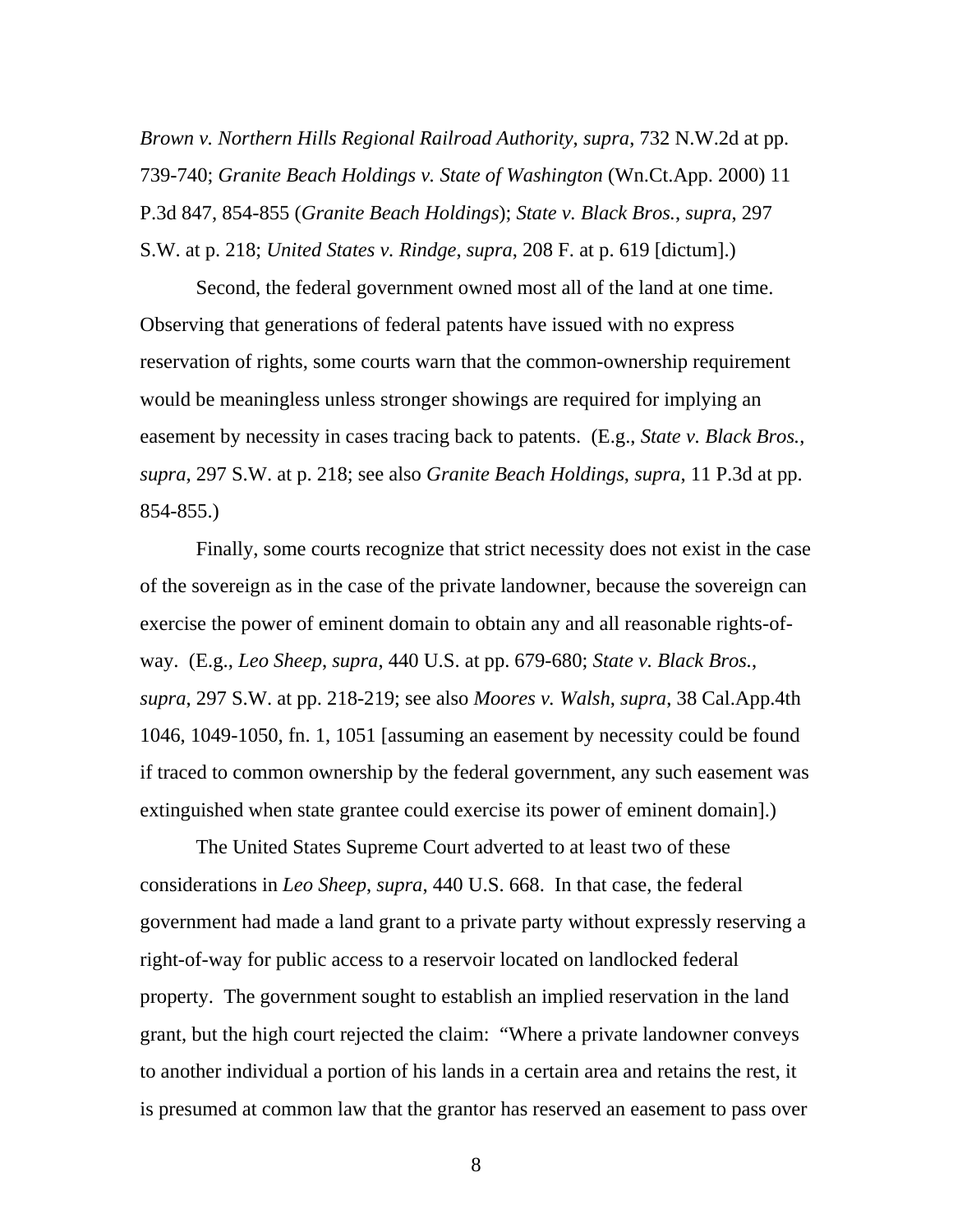the granted property if such passage is necessary to reach the retained property. These rights-of-way are referred to as 'easements by necessity.' There are two problems with the Government's reliance on that notion in this case. First of all, whatever right of passage a private landowner might have, it is not at all clear that it would include the right to construct a road for public access to a recreational area. More importantly, the easement is not actually a matter of necessity in this case because the Government has the power of eminent domain." (*Leo Sheep*, *supra*, 440 U.S. at pp. 679-680, fns. omitted.)

The high court proceeded to explain that the "pertinent inquiry" was the intent of Congress when it granted the land in question pursuant to the Union Pacific Act of 1862.**3** (*Leo Sheep*, *supra*, 440 U.S. at p. 681.) After observing that the 1862 act specifically listed certain reservations to the grant but not one for access, the court declined to "find the tenuous relevance of the common-law doctrine of ways of necessity sufficient to overcome the inference prompted by the omission of any reference to the reserved right [of access] asserted by the Government." (*Ibid*.) As the court explained, "[i]t is possible that Congress gave the problem of access little thought; but it is at least as likely that the thought which was given focused on negotiation, reciprocity considerations, and the power of eminent domain as the obvious devices for ameliorating disputes." (*Ibid*., fn. omitted.) The high court held, both as a matter of common law doctrine and as a matter of construing congressional intent, that no reserved right-of-way existed: "[W]e are unwilling to imply rights-of-way, with the substantial impact that such

 $\overline{a}$ 

**<sup>3</sup>** Because federal land patents are effected by means of enactments that constitute laws as well as contracts, the intent of Congress is a prominent consideration in their interpretation. (See generally 3 Sutherland Statutes and Statutory Construction (6th ed. 2008 update) Public Land Grants, § 64:7, p. 357.)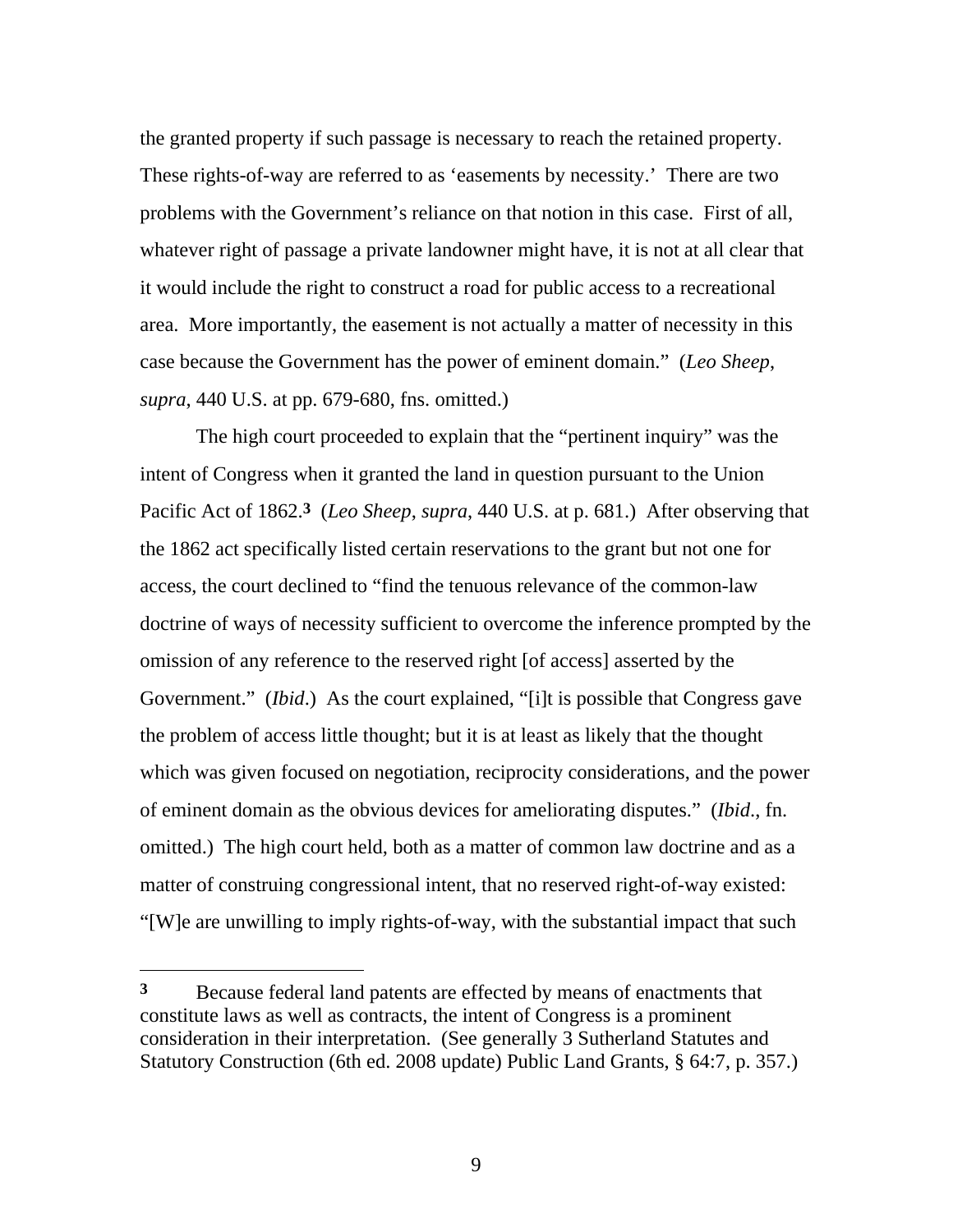implication would have on property rights granted over 100 years ago, in the absence of a stronger case for their implication than the Government makes here." (*Id*. at p. 682.)

The foregoing authorities and the considerations they raise are persuasive. Therefore, although we need not and do not presently impose a categorical bar to all easement-by-necessity claims tracing common ownership to the federal government, we hold that the special considerations above must inform the determination whether such an easement arises by implication. This means that, consistent with existing California common law, an easement by necessity may arise by implication based on the inferred intent of the parties to the property conveyance, as determined from the terms of the relevant instrument and the circumstances surrounding the transaction. (*Daywalt v. Walker*, *supra*, 217 Cal.App.2d at p. 673; *County of Los Angeles v. Bartlett*, *supra*, 203 Cal.App.2d at p. 530.) Strict necessity and common ownership remain required showings (*Kellogg*, *supra*, 102 Cal.App.4th at p. 803; *Daywalt v. Walker*, *supra*, 217 Cal.App.2d at p. 672), but when a claimant traces common ownership back to the federal government and seeks to establish an implied reservation of an access right-of-way, the intent of Congress is paramount and the government's power of eminent domain also bears significance. (*Leo Sheep*, *supra*, 440 U.S. at pp. 679- 682.) Given the unique historical and legal nature of land patents, extreme caution must be exercised in determining whether the circumstances surrounding a government land grant are sufficient to overcome the inference prompted by the omission of an express reference to a reserved right of access. (See *id.* at pp. 681- 682.) In such cases, the easement claimant bears the burden of producing evidence on the issues regarding the government's intent to reserve an easement and the government's lack of power to condemn.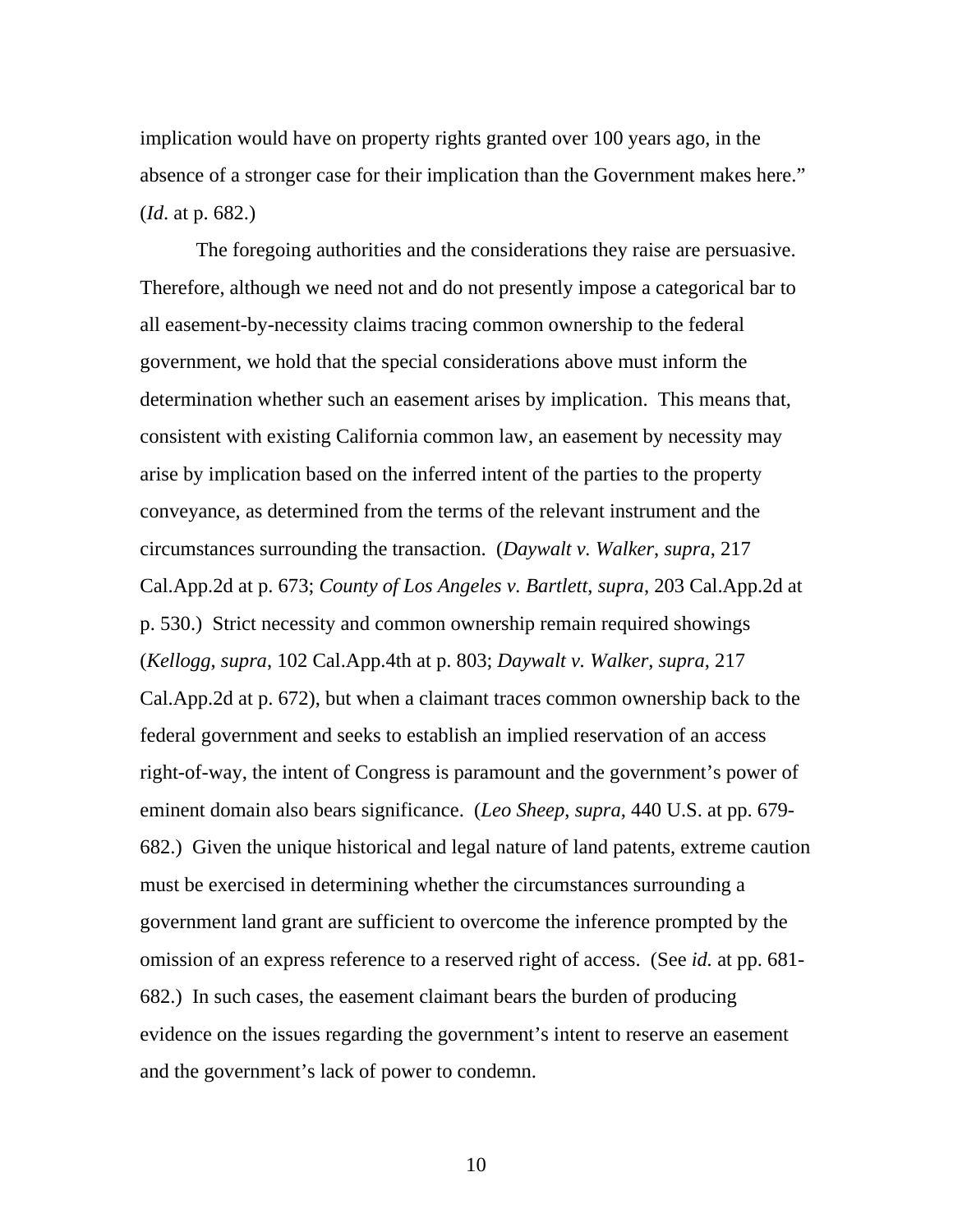In this matter, the federal government once simultaneously owned all the parcels composing the claimed dominant estate (the Murphy property) and all the parcels of the claimed servient estate (the Burch property). By 1929, the government granted to private parties the last of the patents pertaining to the Burch property, and in 1932 it granted to John Bridges the patents pertaining to the Murphy property.

The parties agree that, without an easement over the Access Road across the Burch property, the Murphy property has no vehicular access to or from any public road. The parties dispute, however, which conveyance gave rise to the necessity for the easement, and whether there was common ownership of the claimed dominant and servient tenements at the time of the relevant conveyance. Murphy asserts the relevant conveyance occurred in 1929, when the federal government deeded the last of the parcels composing the Burch property while retaining ownership of the landlocked Murphy property. She claims the conveyances in 1929 and earlier gave rise to an implied reservation of a right-ofway of necessity over the conveyed Burch property for the benefit of the retained Murphy property. Conversely, the Burches contend that common ownership cannot be established because the relevant conveyance occurred in 1932, when the federal government deeded the landlocked Murphy property to John Bridges but no longer owned the Burch property.

We agree that an easement by necessity cannot arise by implication from the 1932 conveyance because common ownership was lacking. But even assuming the relevant conveyance took place in 1929,**4** when the federal

**<sup>4</sup>** Although the government issued earlier patents for certain parcels of the Burch property, neither side offers arguments independent of the last 1929 patent.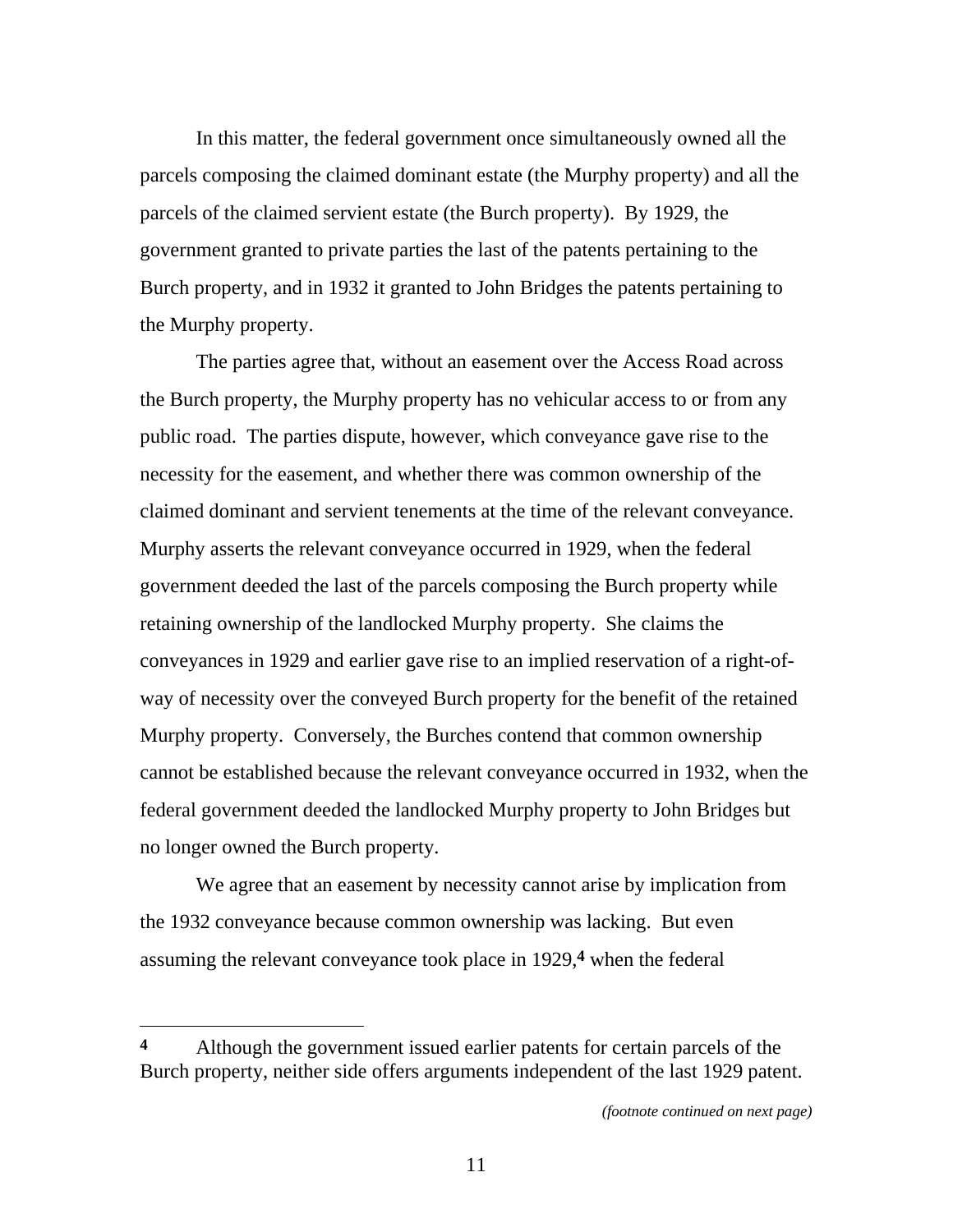government was the common owner of the Murphy property and the Burch property, we agree with the Court of Appeal that the trial court judgment in Murphy's favor cannot stand.

The record on appeal discloses that neither the patents themselves, nor the circumstances surrounding their issuance, support an easement by necessity. The parties stipulated that "[t]he U.S. Government did not, when conveying out any parcel of the property along the Access Road between the Murphy property and Highway 162, expressly reserve an easement over the Access Road to Highway 162 for the benefit of the Murphy property or other surrounding properties being retained by the U.S. Government." Murphy offered no legislative history demonstrating that Congress intended to imply a reservation of an easement under the federal statutes authorizing the subject patents. (See Act of May 20, 1862, ch. 75, 12 Stat. 392; Act of Mar. 3, 1855, ch. 207, 10 Stat. 701; Act of Apr. 24, 1820, ch. 51, 3 Stat. 566; accord, *Granite Beach Holdings*, *supra*, 11 P.3d at p. 854.) Indeed, any implication of a reservation for access appears negated by the circumstance that two of the statutes expressly provided for limited rights of reversion in the government, but omitted reservation of any other interest. (Act of May 20, 1862, ch. 75, § 5, 12 Stat. 392 [purchaser's change of residence or abandonment of land]; Act of Apr. 24, 1820, ch. 51, §§ 3, 4, 3 Stat. 566 [purchaser's failure in payment].) Nor did Murphy show that the government lacked authority to condemn access if it deemed that doing so was necessary. (See *Granite Beach Holdings*, *supra*, 11 P.3d at p. 854.)

*(footnote continued from previous page)* 

l

Accordingly, our analysis of the 1929 patent will be determinative with regard to both the Burch parcels at issue here.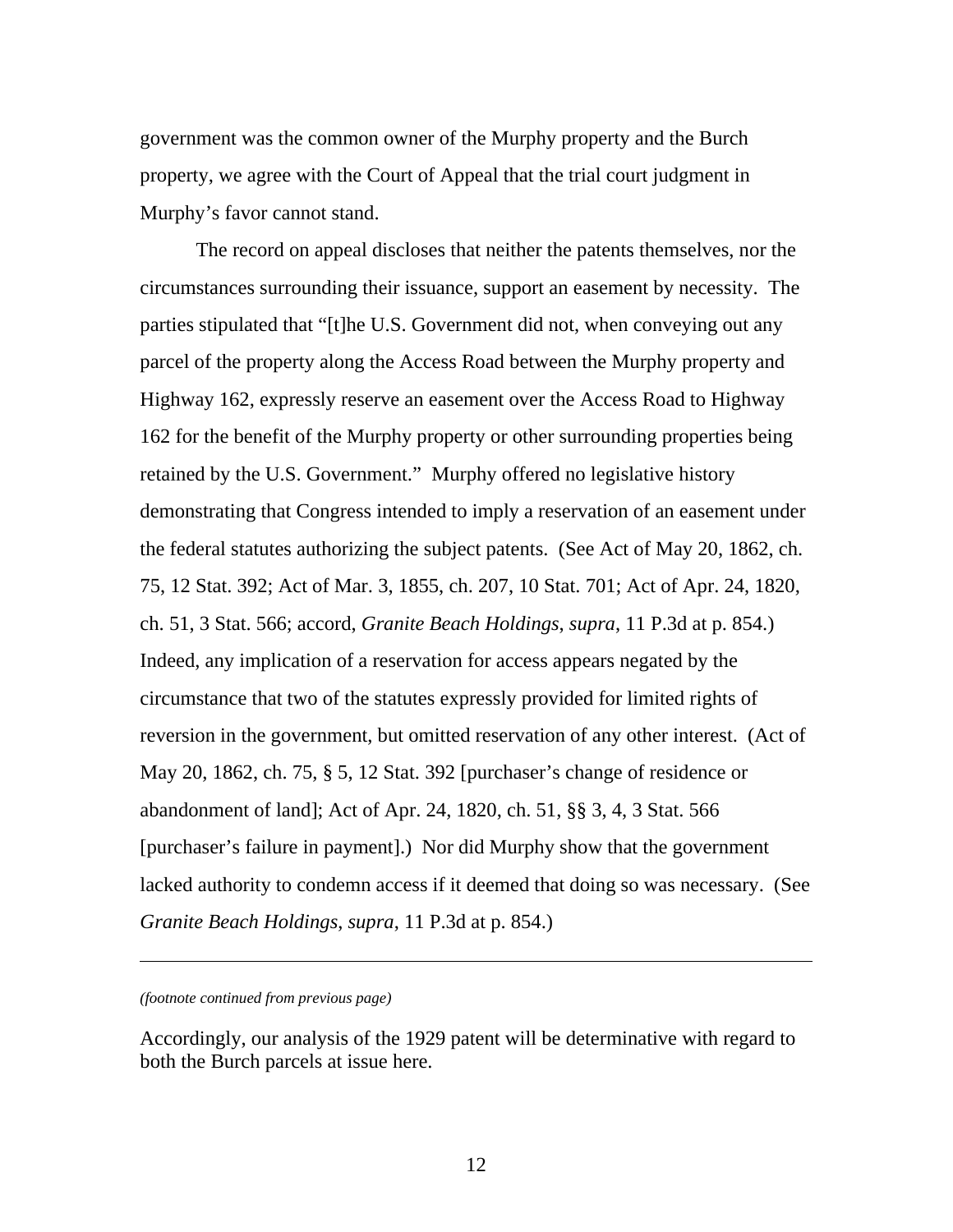In addressing these deficiencies, Murphy relies on *Kellogg*, *supra*, 102 Cal.App.4th 796, in which the plaintiff owners of certain landlocked property traced common ownership back to the federal government and claimed an easement by necessity over the defendants' neighboring properties. Ruling in the plaintiffs' favor, *Kellogg* broadly stated that "the federal government may be the common owner of the properties whose conveyance gives rise to the strict necessity that justifies an easement by necessity," and that such a conclusion "is consistent with the public policy" to "promote the productive use of land." (*Kellogg* at p. 799; see also *Moores v. Walsh*, *supra*, 38 Cal.App.4th at p. 1049, fn. 1.) Murphy's reliance on *Kellogg* is misplaced.

Unlike the situation here, *Kellogg*, *supra*, 102 Cal.App.4th 796, did not concern a claim of an implied *reservation*. Rather, the plaintiffs in *Kellogg* sought to establish that when the federal government made a grant of landlocked property, the government also impliedly *granted* a right of access for that property over the land it retained. (*Kellogg* at p. 811.) Because exercise of the government's power of eminent domain could have had no effect on access to the conveyed landlocked property, it is hardly surprising that *Kellogg* made no attempt to distinguish the authorities holding that such power negates the element of strict necessity when an implied reservation claim is at issue. (E.g., *Leo Sheep*, *supra*, 440 U.S. 668, *Hash v. United States*, *supra*, 403 F.3d 1308; *State v. Black Bros.*, *supra*, 297 S.W. 213; cf. *ante*, fn. 2.) As one treatise observes, where the government is identified as the common grantor, "an easement of necessity may be created *against* the government, but the government agency cannot establish an easement by necessity over land it has conveyed because its power of eminent domain removes the strict necessity required for the creation of an easement by necessity." (6 Miller & Starr, *supra*, § 15:27, p. 15-106, fns. omitted; see also *id*., § 15:28, p. 15-109; cf. *Moores v. Walsh*, *supra*, 38 Cal.App.4th at p. 1051;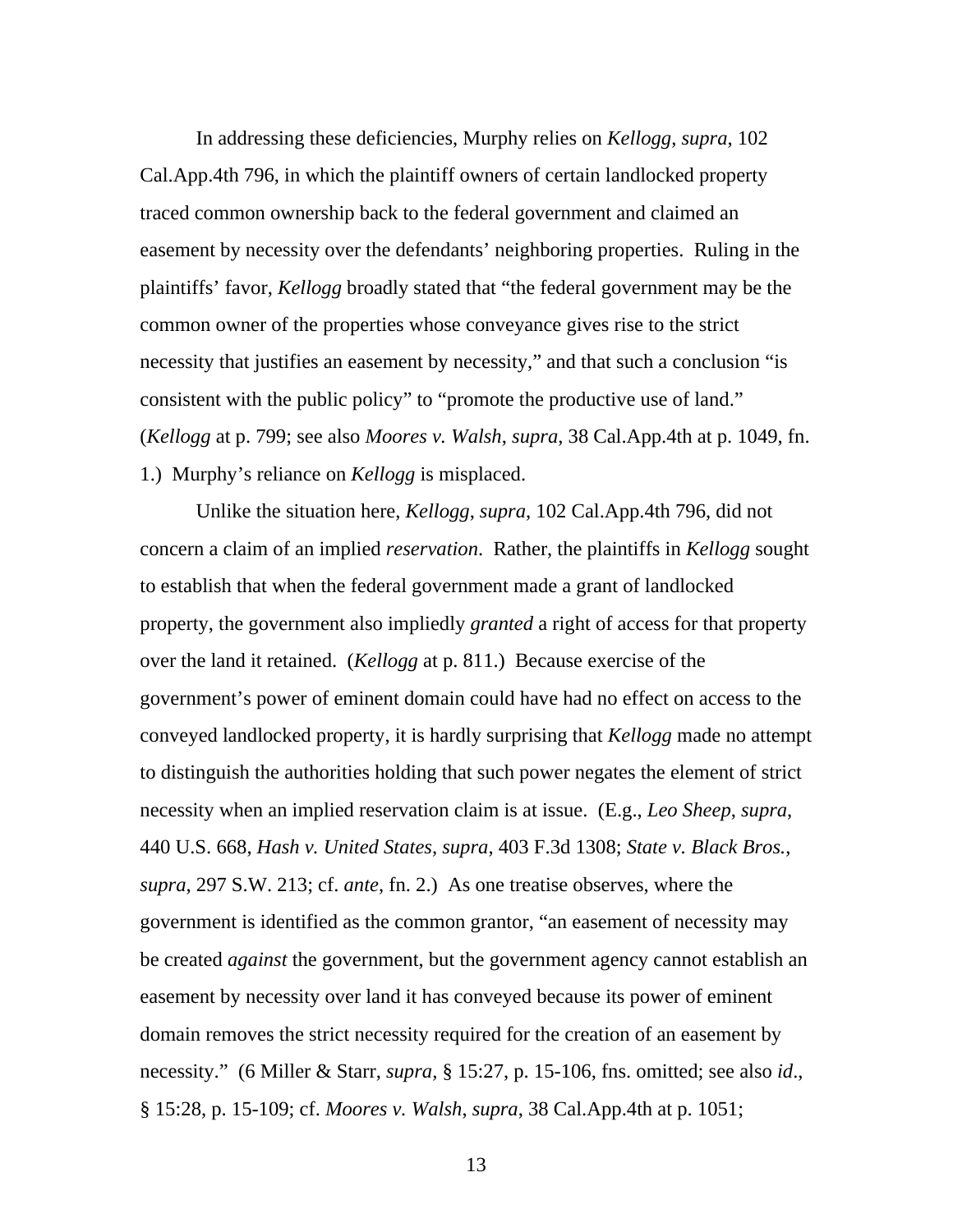*Kinscherff v. United States*, *supra*, 586 F.2d at pp. 159, 161 [plaintiffs who acquired landlocked land by federal patent entitled to a hearing to determine whether their patent included an implied easement to use an access road across federal land]; *State of Utah v. Andrus* (D.Utah 1979) 486 F.Supp. 995, 1002 & fn. 11].)

Moreover, Murphy's expansive reading of *Kellogg*, *supra*, 102 Cal.App.4th 796, would, in the words of the Court of Appeal below, "effectively mean that any and all federal patent grants of adjoining California parcels of land, some landlocked and some not, and no matter in which order deeded to private parties, *have always included* (and hereafter always will) an easement of necessity from the landlocked property across the nonlandlocked properties to the nearest public road." (Fn. omitted.) Neither the public policy generally favoring access to landlocked property, nor the easement decisions involving federal patents, call for such a far-reaching rule.

Next, Murphy acknowledges *Leo Sheep*'s holding that the easement claimed there "is not actually a matter of necessity in [the] case because the Government has the power of eminent domain." (*Leo Sheep*, *supra*, 440 U.S. at pp. 679-680.) She contends, however, this holding is unpersuasive here, because the easement she seeks does not implicate a public right-of-way. Relying on *Con. Channel Co. v. C. P. R. R. Co.* (1876) 51 Cal. 269 and *City of Oakland v. Oakland Raiders* (1982) 32 Cal.3d 60, Murphy asserts the government may properly condemn an easement only if such action is necessary to provide public access to an area that is open to the public, such as the public reservoir and recreational area at issue in *Leo Sheep*. We are not persuaded.

Those decisions merely establish that a valid public purpose will not be found, and therefore the power of eminent domain cannot be exercised, where the proposed condemnation would benefit only a private company or individual.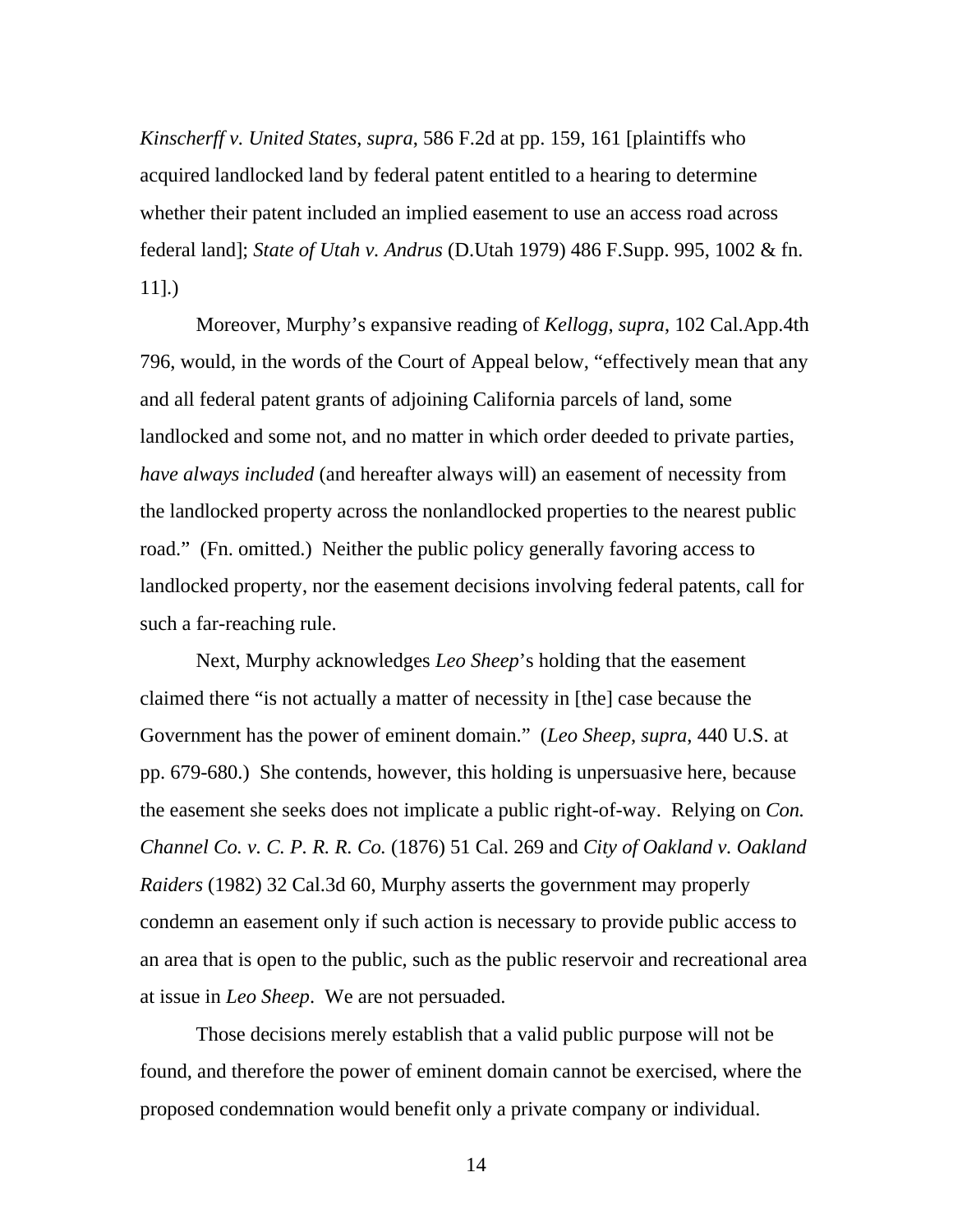(*Con. Channel Co. v. C. P. R. R. Co.*, *supra*, 51 Cal. at pp. 271-273 [finding statute unconstitutional to the extent it authorized exercise of the right of eminent domain in behalf of a private mining company for its private use]; *City of Oakland v. Oakland Raiders*, *supra*, 32 Cal.3d at p. 72 [acquisition and operation of a football team franchise might be shown to serve a valid public purpose, and thus might support a city's effort to condemn the franchise].)

The issue here, however, is not whether the federal government could validly have condemned an easement over the Burch property for the benefit of a private owner or privately owned property. Because the federal government still owned the Murphy property when it conveyed the Burch property, the relevant consideration is whether the government had the power to condemn an easement along the Access Road to provide access to its own land. Murphy identifies no evidence or legal authority indicating the federal government lacked power to do so, and at least one California case, addressing the state power of eminent domain, suggests otherwise. (*Moores v. Walsh*, *supra*, 38 Cal.App.4th at p. 1051.)

Finally, Murphy contends her claim is supported by several decisions holding that the ability to condemn an access easement does not preclude the creation of a common law easement by necessity. (E.g., *Blum v. Weston* (1894) 102 Cal. 362, 369; *Taylor v. Warnaky* (1880) 55 Cal. 350, 351; *Roemer v Pappas*, *supra*, 203 Cal.App.3d at p. 206; *Reese v. Borghi*, *supra*, 216 Cal.App.2d at pp. 329-330.) Those decisions are of questionable relevance, however, because they addressed a limited and purely *private* statutory right of condemnation that has since been repealed.**5** More importantly, extending their reasoning to this case

 $\overline{a}$ 

**<sup>5</sup>** (Code of Civ. Proc., former § 1238, repealed by Stats. 1975, ch. 1275, § 1, p. 3409; Civ. Code, former § 1001, repealed by Stats. 1975, ch. 1240, § 1, p. 3156.)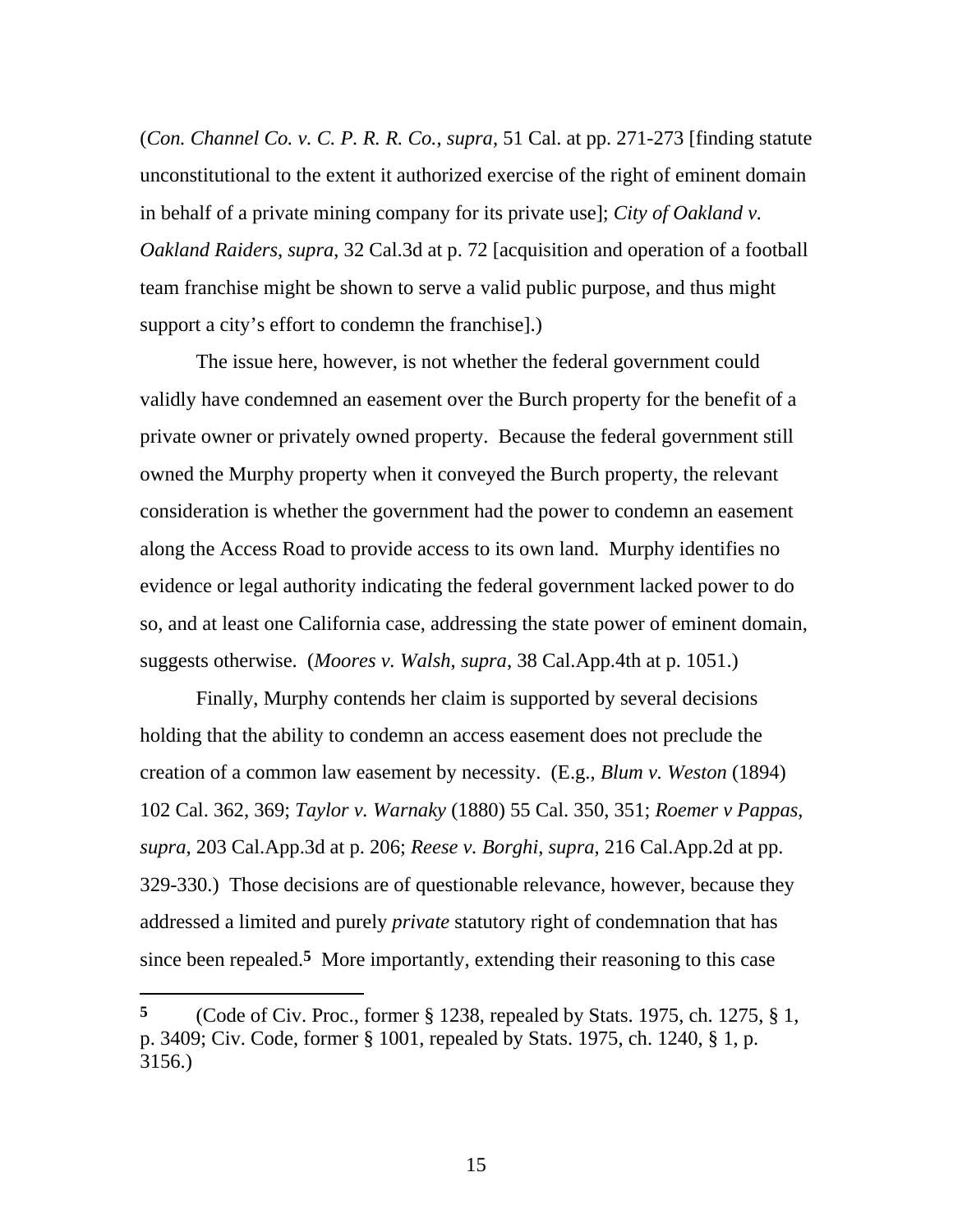would be at odds with the recognition that an easement is not a matter of necessity when the federal government has the power of eminent domain (*Leo Sheep*, *supra*, 440 U.S. at pp. 681-682) and that strict necessity may be extinguished when a sovereign owner fails to exercise its power (*Moores v. Walsh*, *supra*, 38 Cal.App.4th at p. 1051). Such extension would also impede the public policy favoring the certainty and predictability of the countless patents that have issued over the last 180 years. (See *Leo Sheep*, *supra*, 440 U.S. at pp. 687-688.)

In sum, we conclude, based on the parties' stipulated facts, that neither the patents in this case, nor the circumstances surrounding their issuance, support the implication that the federal government reserved a right of access over the Burch property in 1929 when it conveyed that property while retaining the landlocked Murphy property. Accordingly, Murphy's claim for an easement by necessity fails.

### **DISPOSITION**

While easements by necessity are grounded in the public policy that property should not be rendered idle due to lack of access, the need for access, by itself, does not entitle a landlocked property owner to burden a neighbor's land when the easement claim must be traced back to a federal patent. For all the reasons above, we affirm the judgment of the Court of Appeal.

BAXTER, J.

#### WE CONCUR:

GEORGE, C.J. KENNARD, J. WERDEGAR, J. CHIN, J. MORENO, J. CORRIGAN, J.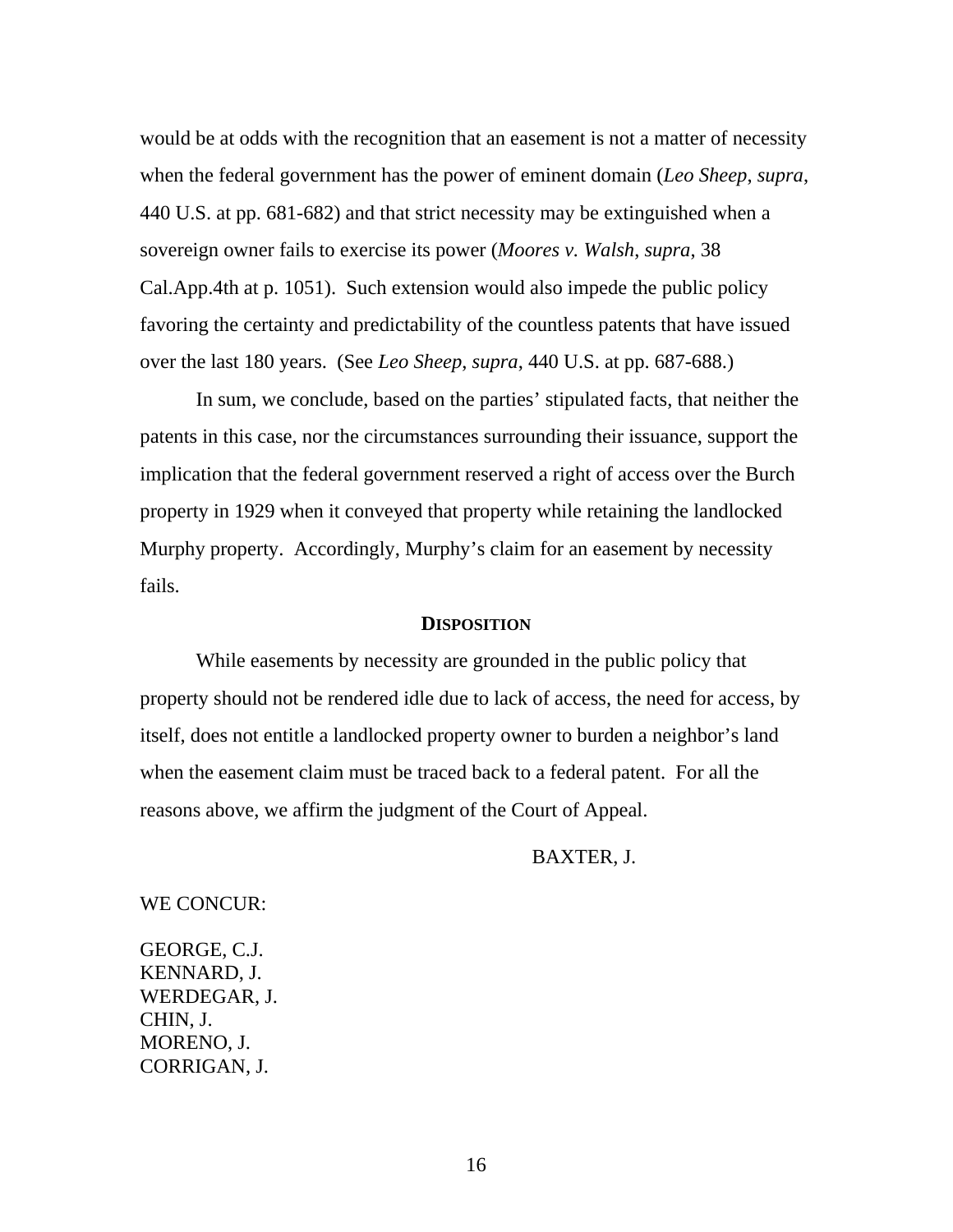*See next page for addresses and telephone numbers for counsel who argued in Supreme Court.* 

**\_\_\_\_\_\_\_\_\_\_\_\_\_\_\_\_\_\_\_\_\_\_\_\_\_\_\_\_\_\_\_\_\_\_\_\_\_\_\_\_\_\_\_\_\_\_\_\_\_\_\_\_\_\_\_\_\_\_\_\_\_\_\_\_\_\_\_\_\_\_\_\_\_\_\_\_\_\_\_\_\_\_** 

**\_\_\_\_\_\_\_\_\_\_\_\_\_\_\_\_\_\_\_\_\_\_\_\_\_\_\_\_\_\_\_\_\_\_\_\_\_\_\_\_\_\_\_\_\_\_\_\_\_\_\_\_\_\_\_\_\_\_\_\_\_\_\_\_\_\_\_\_\_\_\_\_\_\_\_\_\_\_\_\_\_\_** 

**\_\_\_\_\_\_\_\_\_\_\_\_\_\_\_\_\_\_\_\_\_\_\_\_\_\_\_\_\_\_\_\_\_\_\_\_\_\_\_\_\_\_\_\_\_\_\_\_\_\_\_\_\_\_\_\_\_\_\_\_\_\_\_\_\_\_\_\_\_\_\_\_\_\_\_\_\_\_\_\_\_\_** 

**\_\_\_\_\_\_\_\_\_\_\_\_\_\_\_\_\_\_\_\_\_\_\_\_\_\_\_\_\_\_\_\_\_\_\_\_\_\_\_\_\_\_\_\_\_\_\_\_\_\_\_\_\_\_\_\_\_\_\_\_\_\_\_\_\_\_\_\_\_\_\_\_\_\_\_\_\_\_\_\_\_\_** 

**\_\_\_\_\_\_\_\_\_\_\_\_\_\_\_\_\_\_\_\_\_\_\_\_\_\_\_\_\_\_\_\_\_\_\_\_\_\_\_\_\_\_\_\_\_\_\_\_\_\_\_\_\_\_\_\_\_\_\_\_\_\_\_\_\_\_\_\_\_\_\_\_\_\_\_\_\_\_\_\_\_\_** 

**Name of Opinion** Murphy v. Burch

**Unpublished Opinion Original Appeal Original Proceeding Review Granted** XXX 156 Cal.App.4th 1434 **Rehearing Granted** 

**Opinion No.** S159489 **Date Filed:** April 27, 2009

**Court:** Superior **County:** Mendocino **Judge:** Richard Henderson

#### **Attorneys for Appellant:**

Petersen Law Offices, Thomas E. Owen and Robert C. Petersen for Defendants and Appellants.

#### **Attorneys for Respondent:**

Carter, Vannucci & Momsen, Jared G. Carter and Brian C. Carter for Plaintiff and Respondent.